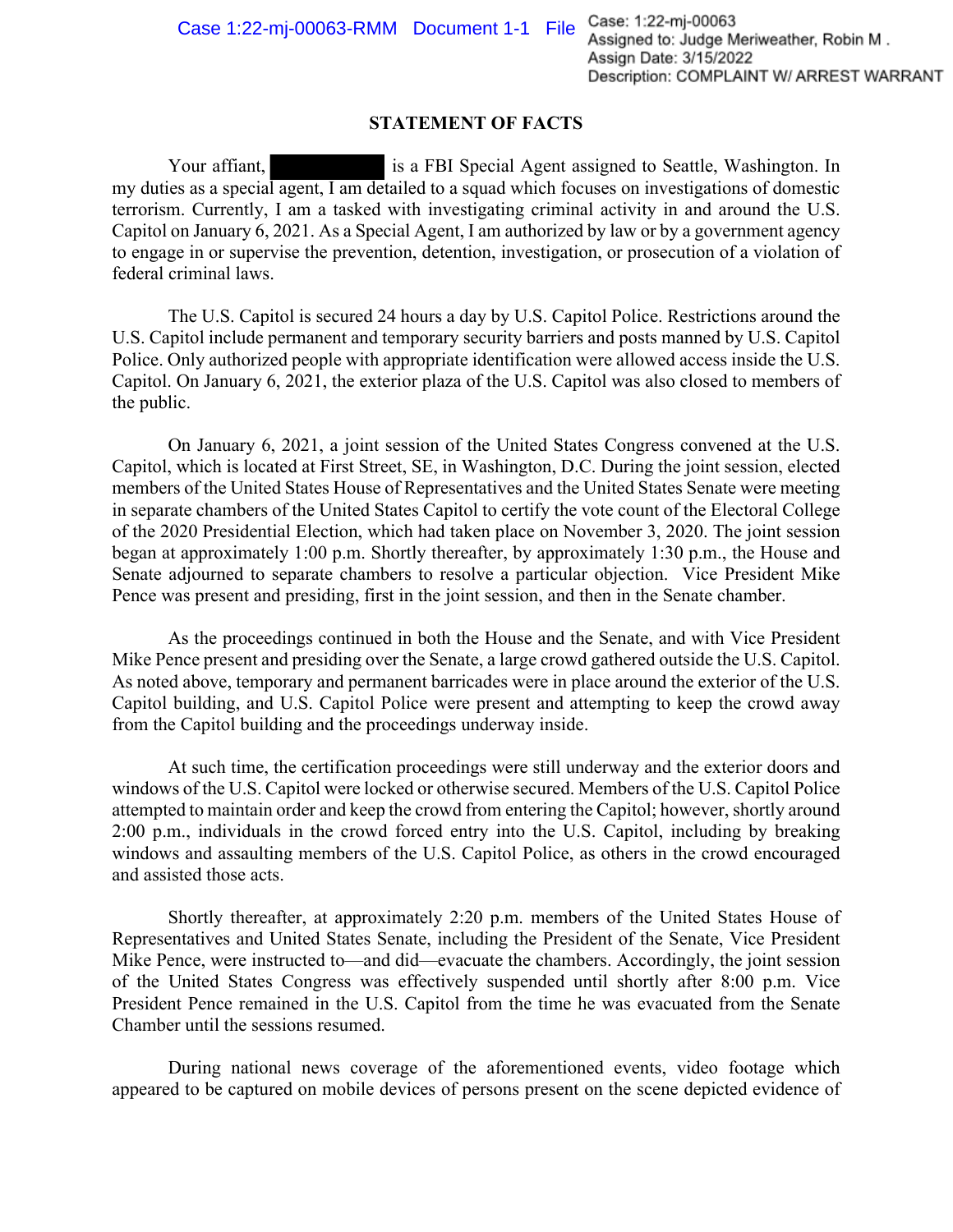## Case 1:22-mj-00063-RMM Document 1-1 Filed 03/15/22 Page 2 of 8

violations of local and federal law, including scores of individuals inside the U.S. Capitol building without authority to be there.

On or around February 28, 2021, the FBI received information in a tip that Brian Raymond Jones ("JONES") and Patrick John King ("KING") entered the U.S. Capitol on January 6, 2021. More specifically, the tipster, ("WITNESS-1"), indicated they had seen a photograph on Facebook of JONES and KING smoking marijuana inside the U.S. Capitol, but they were unable to download or save the photograph at the time.

A follow-up interview with WITNESS-1 detailed that JONES and KING reside in Mount Vernon, Washington, and that WITNESS-1 has known JONES and KING since they attended middle school together. Since then, WITNESS-1, JONES, and KING, have all maintained common friends in the community. WITNESS-1 explained they were shown the Facebook photograph by a friend ("WITNESS-2") on WITNESS-2's cell phone. WITNESS-2 was sent the photograph via Facebook Messenger. WITNESS-2 is also friends with JONES and KING. As WITNESS-1 saw the photograph temporarily from WITNESS-2's Facebook account, WITNESS-1 is uncertain who shared the photograph over Facebook Messenger.

Investigators reviewed CCTV surveillance footage from inside the U.S. Capitol building. Review of the surveillance footage revealed an individual matching the physical appearance of JONES enter the Capitol building through the Senate Wing Doors at approximately 2:21 p.m. (Figure 1.)



Figure 1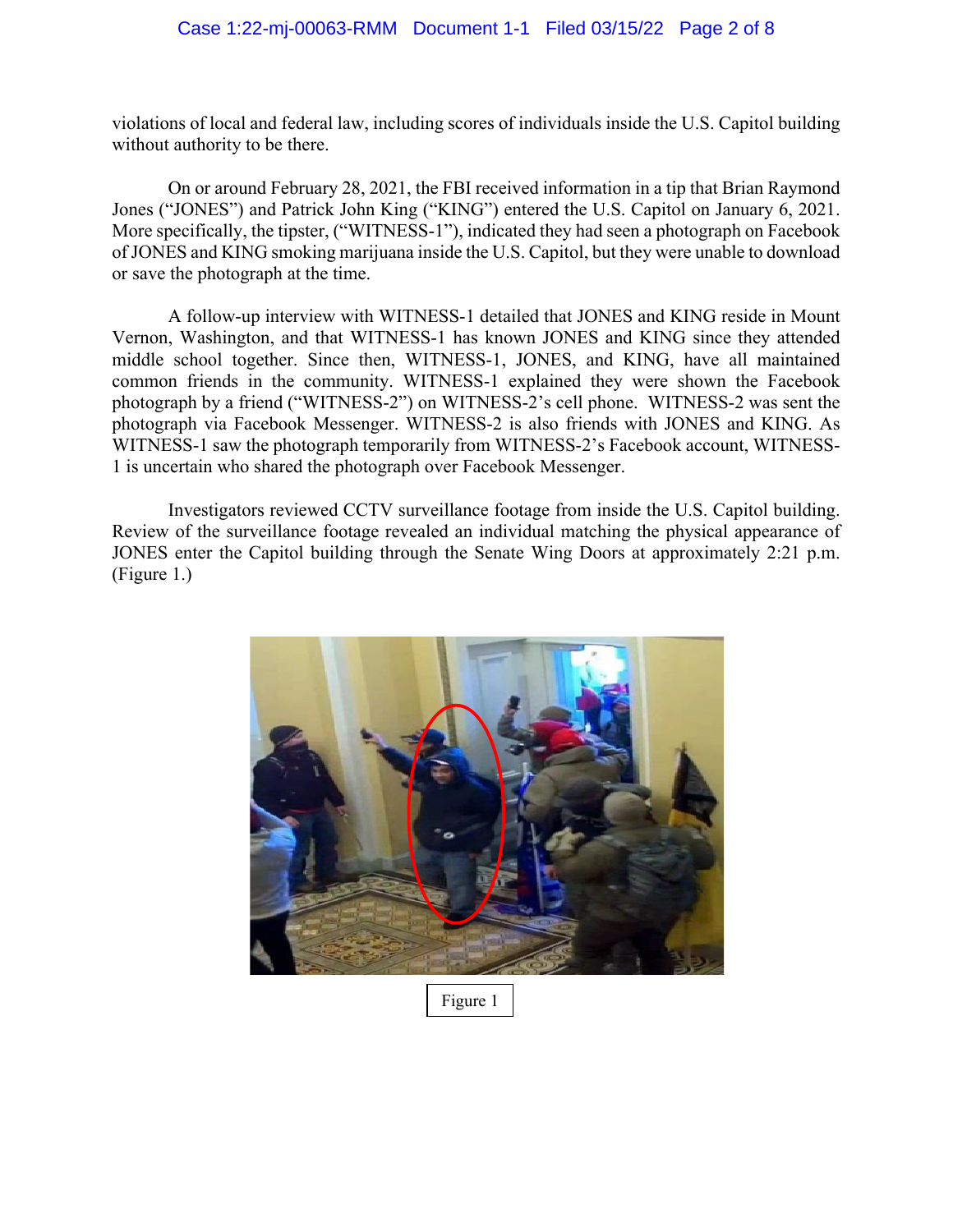## Case 1:22-mj-00063-RMM Document 1-1 Filed 03/15/22 Page 3 of 8

Review of the surveillance footage also revealed an individual matching the physical appearance of KING enter the east entrance doors that led to the Rotunda at approximately 2:45 p.m. (Figure 2). KING's entry was also captured in an open-source photograph. (Figure 3.)



Figure 2



Figure 3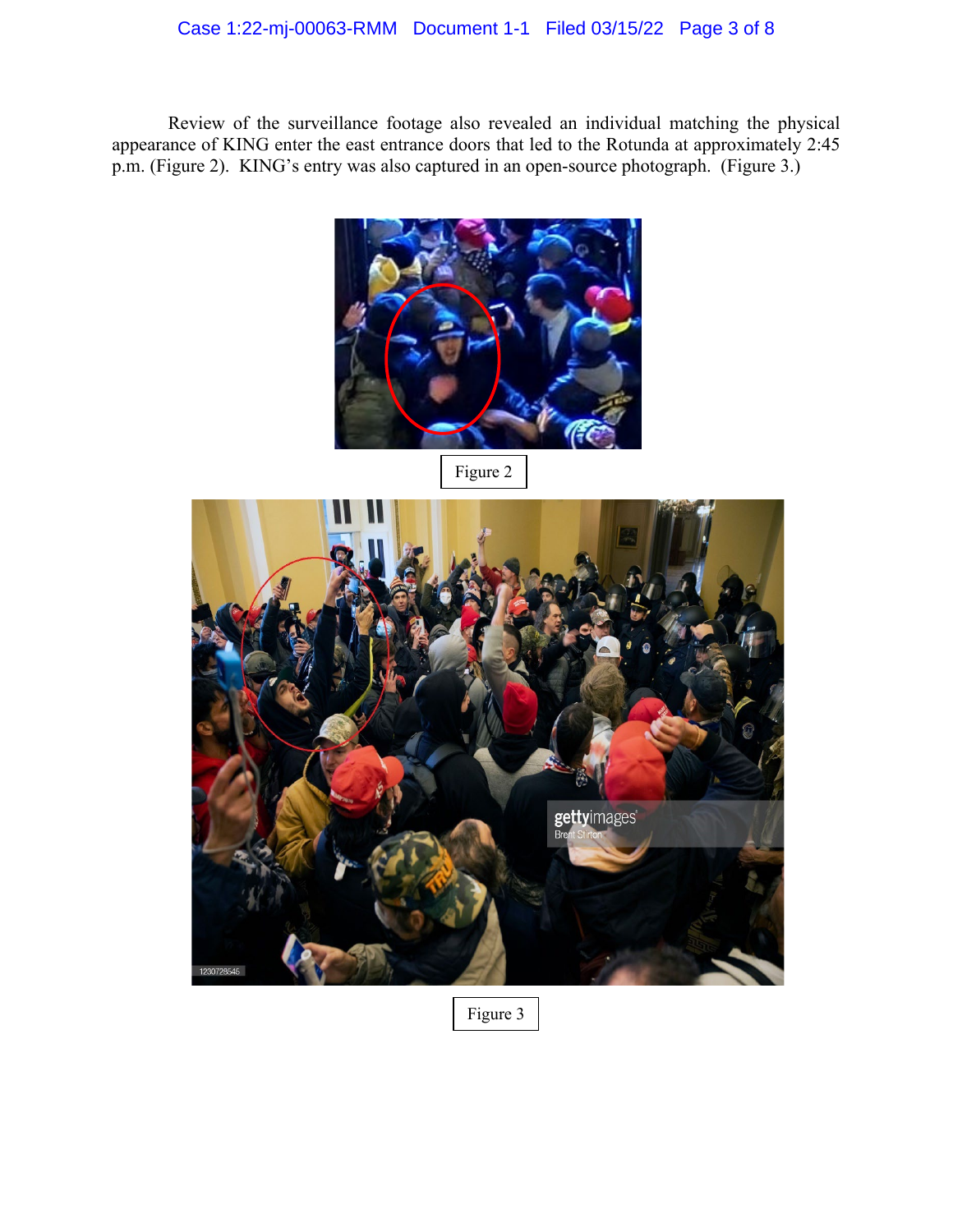## Case 1:22-mj-00063-RMM Document 1-1 Filed 03/15/22 Page 4 of 8

Soon thereafter, the individuals matching the appearances of JONES and KING met outside Rotunda. (Figure 4.) They then proceed into the Rotunda. (Figure 5.)



Figure 4



Figure 5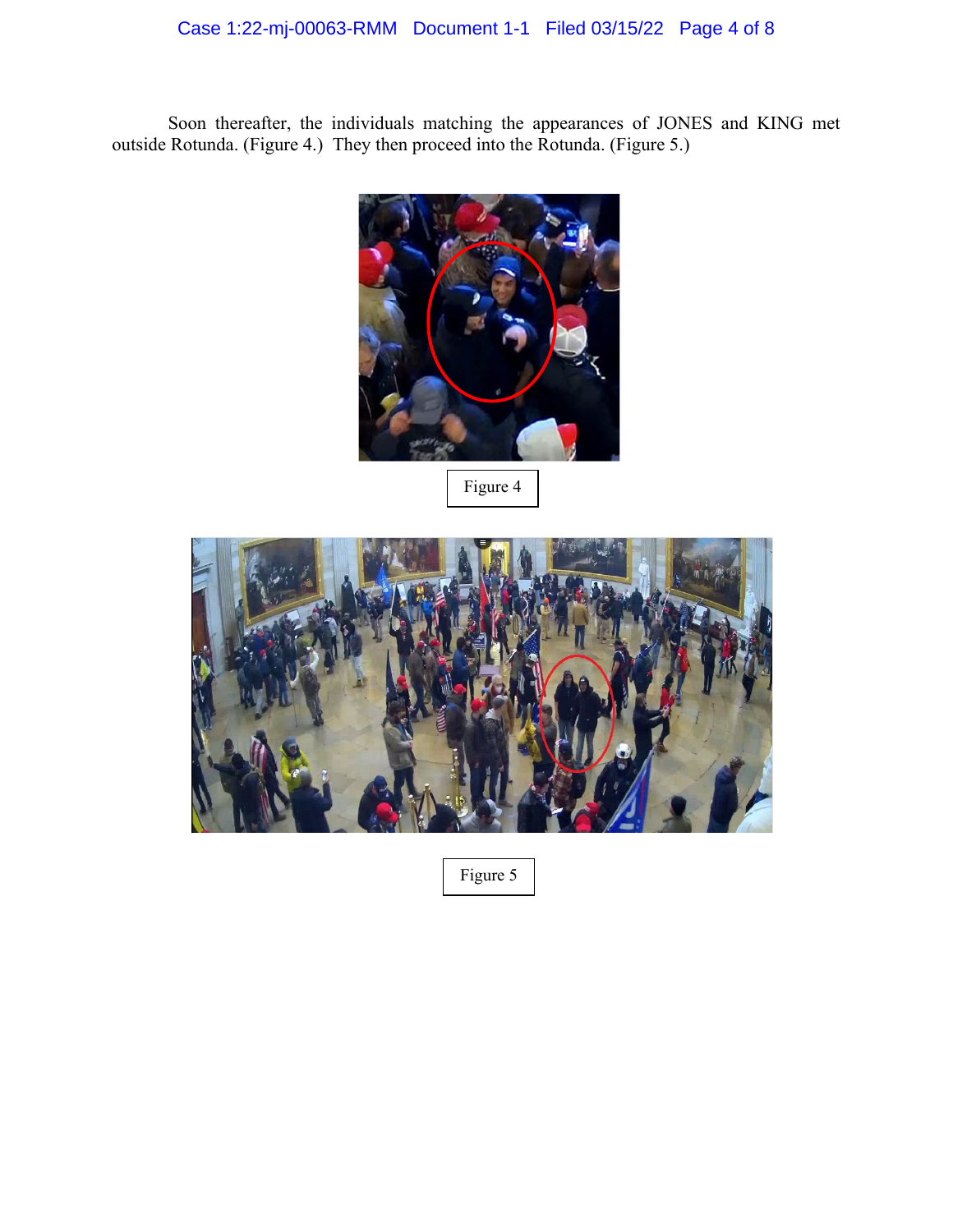JONES and KING both walked throughout the U.S. Capitol before eventually exiting the building. A close-up screen capture of KING's face was also developed from surveillance footage. (Figure 6.)



WITNESS-1 viewed screen captures from surveillance footage (Figures 1, 2, 4, and 6), and positively identified both JONES (Figures 1 and 4) and KING (Figures 2, 4, and 6).

The FBI received another tip from an individual ("WITNESS-3"), who owns a business near where KING and JONES live. WITNESS-3 reported a customer came into their business soon after January 6, 2021. While the customer was inside, a television was playing news coverage of the U.S. Capitol riot, to which the customer told WITNESS-3 that KING, a family member, was "involved in that" and "went inside" the U.S. Capitol.

Records provided by Verizon Wireless through legal process identified cell phone numbers registered to KING and JONES. The records also indicated that KING and JONES both used their phones while in Washington, D.C. on January 6, 2021. KING's cellphone utilized a cell site consistent with providing service to a geographic area that includes the interior of the U.S. Capitol building.

Records provided by Google, Inc. through legal process identified an email address and Google account belonging to KING. According to these records, a mobile device associated with KING's email address was present inside the Capitol on January 6, 2021, between 2:12 p.m. and 3:02 p.m.

The Google, Inc. records also identified an email address and Google account belonging to JONES. JONES's account contained several photographs and videos of himself and KING in Washington D.C., attending a political rally, marching to the U.S. Capitol building, and walking up the steps on the west side of the Capitol building. (Figure 7.)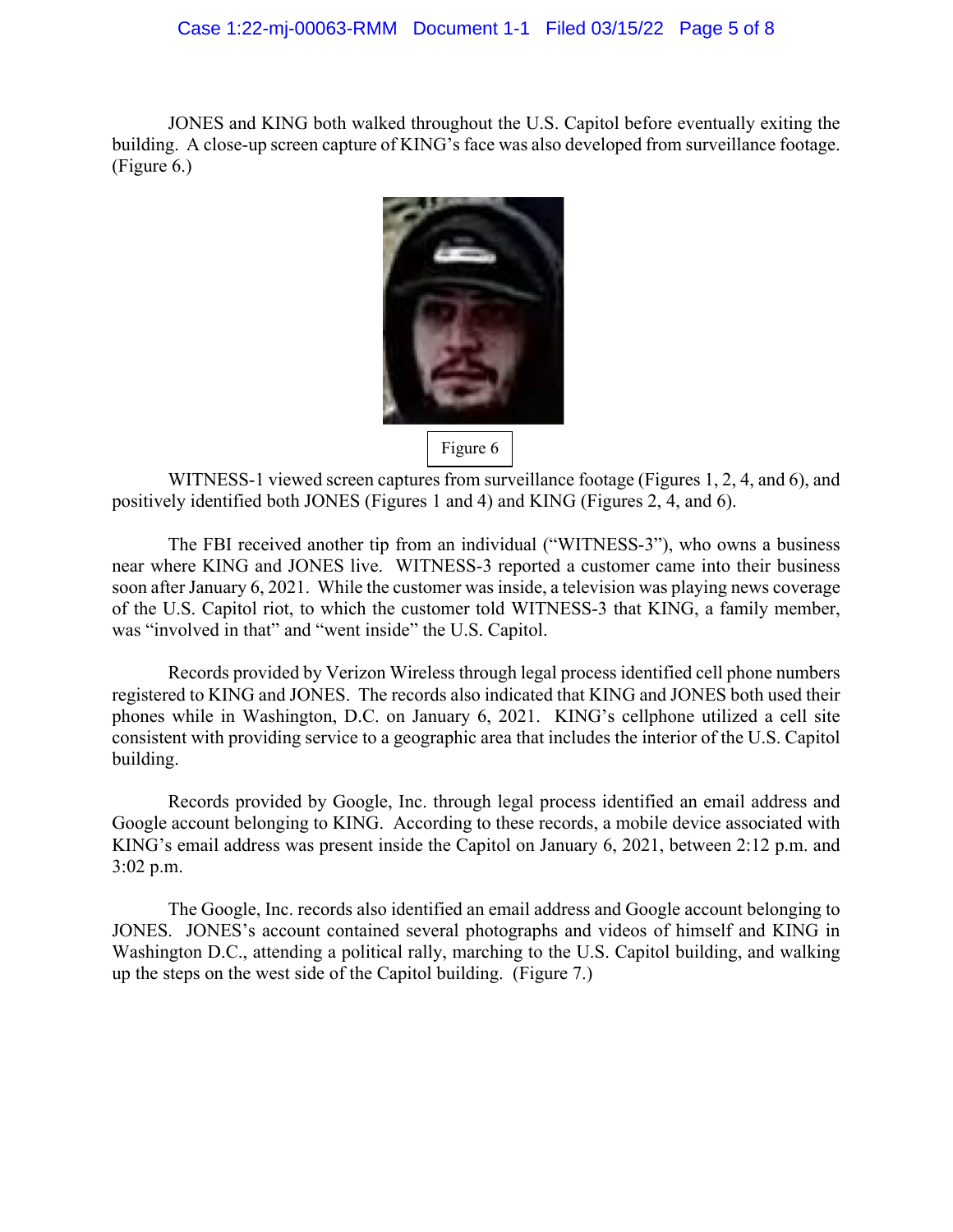

The Google, Inc. records also indicated that JONES and KING conducted multiple searches through Google in the evening of January 6, 2021 and later related to the criminality of entering the U.S. Capitol. Examples of searched phrases included: "Is it illegal to go into the Capitol," "US Capitol facial recognition," "Unlawful entry charge," "Law definition of 'breach'," "DC police release photos of people who broke into Capitol," and several others. Based on my training and experience, individuals who express a contemplation of guilt for their crimes often research criminal acts and how they could be identified for committing those acts.

In addition to searching terms related to criminality of entering the U.S. Capitol building, JONES' search history from his Google account also showed that prior to his departure to Washington D.C., he queried information about the legality of marijuana in Washington D.C. JONES's search related to marijuana laws in Washington D.C. further corroborated WITNESS-1's description of the Facebook photograph of JONES and KING smoking marijuana inside the U.S. Capitol on January 6, 2021.

Records provided by Delta and United airlines through legal process confirmed that JONES and KING traveled from Seattle, WA to the Baltimore, MD on January 5, 2021, and returned to Seattle, WA on January 7, 2021.

Records provided by Marriott through legal process confirmed that JONES had booked and stayed in a Marriott property in Washington, D.C. on January 5 and 6, 2021.

Records provided by Facebook through legal process identified accounts belonging to JONES and KING. A review of the records regarding KING's account provided several Facebook Messenger conversations where KING told others how he and JONES had gone into the U.S. Capitol. KING further stated in multiple conversations that he had concerns about being arrested for his actions. KING stated he "Smoked weed n shit" while in the U.S. Capitol and "was part of rushing the riot police." KING also states he "went to punk congress… let them know we ain't fuckin around no more." KING also had two videos that were filmed from inside the U.S. Capitol still available in his Facebook records. One video was of a crowded hallway within the U.S. Capitol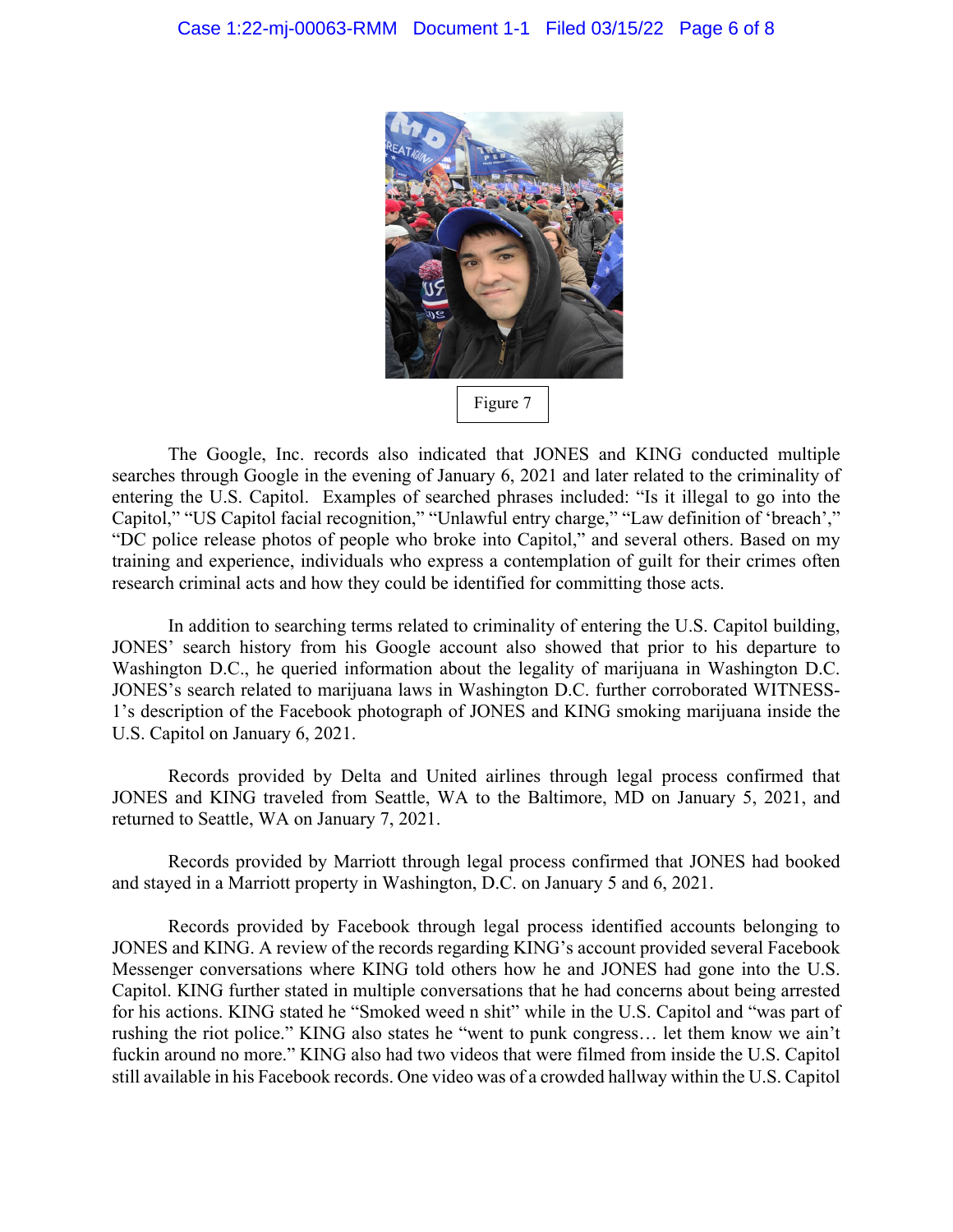on January 6, 2021. The second video was of KING smoking what appears to be a marijuana joint inside the crowded halls of the U.S. Capitol building. (Figure 8.)



A review of the records associated with JONES' Facebook account provided a conversation that JONES had where he expressed anxiety about being arrested for going into the U.S. Capitol building in D.C. In another conversation, JONES indicated that he deleted anything 'political' from his account and was creating another Facebook account where only his close friends and family are connected.

Based on the foregoing, your affiant submits that there is probable cause to believe that JONES and KING violated 18 U.S.C.  $\S$  1752(a)(1) and (2), which makes it a crime to (1) knowingly enter or remain in any restricted building or grounds without lawful authority to do; and (2) knowingly, and with intent to impede or disrupt the orderly conduct of Government business or official functions, engage in disorderly or disruptive conduct in, or within such proximity to, any restricted building or grounds when, or so that, such conduct, in fact, impedes or disrupts the orderly conduct of Government business or official functions or attempts or conspires to do so. For purposes of Section 1752 of Title 18, a "restricted building" includes a posted, cordoned off, or otherwise restricted area of a building or grounds where the President or other person protected by the Secret Service, including the Vice President, is or will be temporarily